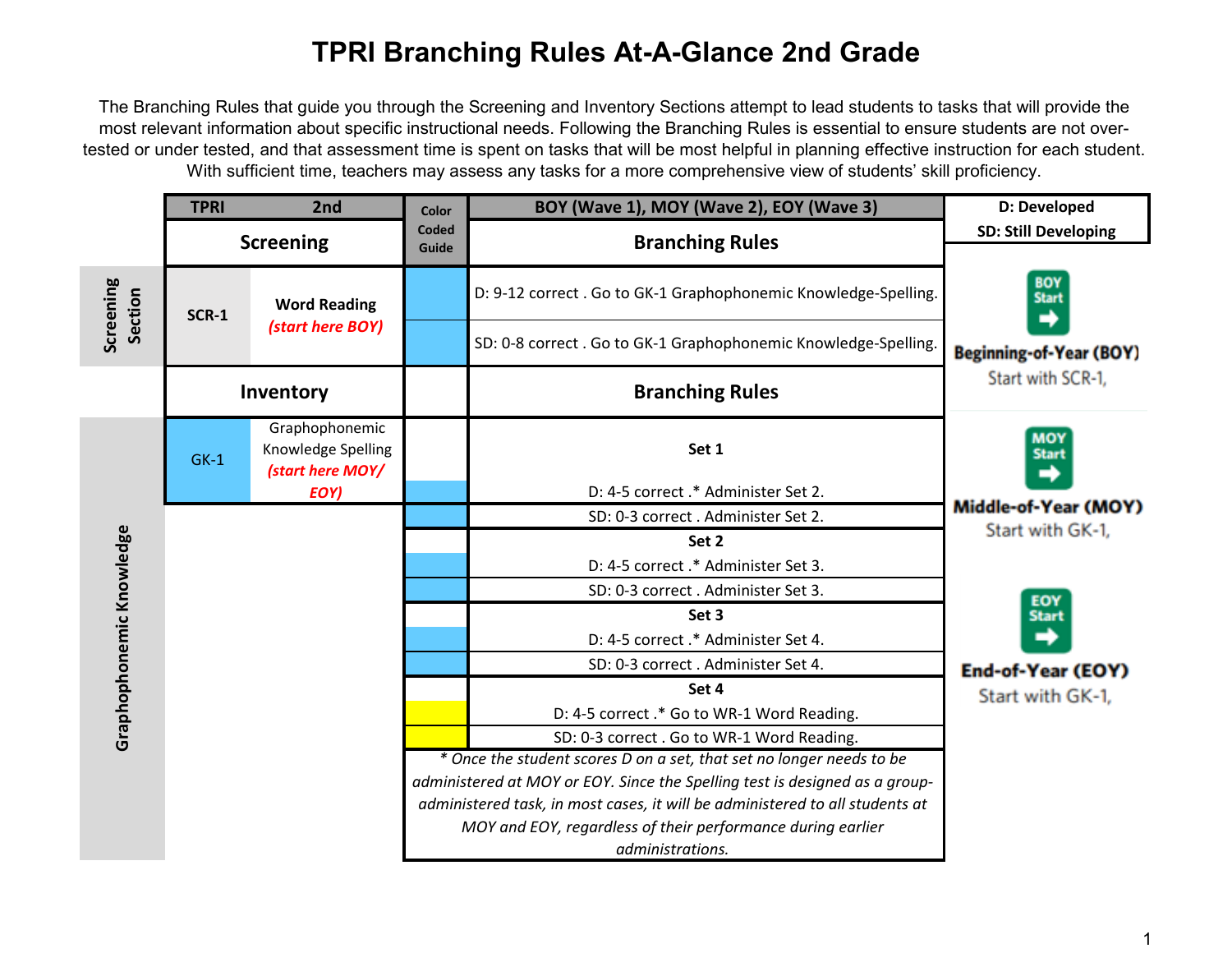**TPRI Branching Rules At-A-Glance 2nd Grade**

| $WR-1$ | <b>Word Reading</b> | Set 1                                                                                               | D: Developed                   |
|--------|---------------------|-----------------------------------------------------------------------------------------------------|--------------------------------|
|        |                     | D: 4-5 correct.* Administer Set 2.                                                                  | <b>SD: Still Developing</b>    |
|        |                     | SD: 1-3 correct. Administer Set 2.                                                                  |                                |
|        |                     | <b>OR</b>                                                                                           | <b>BOY</b><br><b>Start</b>     |
|        |                     | SD: 0 correct.                                                                                      | ➡                              |
|        |                     | Go to READ-BOY Story 1 Rosa's New Friend.                                                           |                                |
|        |                     | Go to READ-MOY Story 3 Spring Break.                                                                | <b>Beginning-of-Year (BOY)</b> |
|        |                     | Go to READ-EOY Story 5 Firefighter.                                                                 | Start with SCR-1,              |
|        |                     | Set 2                                                                                               |                                |
|        |                     | D: 4-5 correct.* Administer Set 3.                                                                  | <b>MOY</b>                     |
|        |                     | SD: 0-3 correct. Administer Set 3.                                                                  | <b>Start</b>                   |
|        |                     | Set 3                                                                                               |                                |
|        |                     | D: 4-5 correct.* Administer Set 4.                                                                  | Middle-of-Year (MOY)           |
|        |                     | SD: 0-3 correct. Administer Set 4.                                                                  | Start with GK-1,               |
|        |                     | Set 4                                                                                               |                                |
|        |                     | D: 4-5 correct.*                                                                                    | EOY                            |
|        |                     | Go to READ-BOY Story 1 Rosa's New Friend.                                                           | <b>Start</b>                   |
|        |                     | Go to READ-MOY Story 3 Spring Break.                                                                |                                |
|        |                     | Go to READ-EOY Story 5 Firefighter.                                                                 | End-of-Year (EOY)              |
|        |                     | <b>OR</b>                                                                                           | Start with GK-1,               |
|        |                     | SD: 0-3 correct                                                                                     |                                |
|        |                     | Go to READ-BOY Story 1 Rosa's New Friend.                                                           |                                |
|        |                     | Go to READ-MOY Story 3 Spring Break.                                                                |                                |
|        |                     | Go to READ-EOY Story 5 Firefighter.                                                                 |                                |
|        |                     | * Once the student scores D on a set, that set no longer needs to be<br>administered at MOY or EOY. |                                |